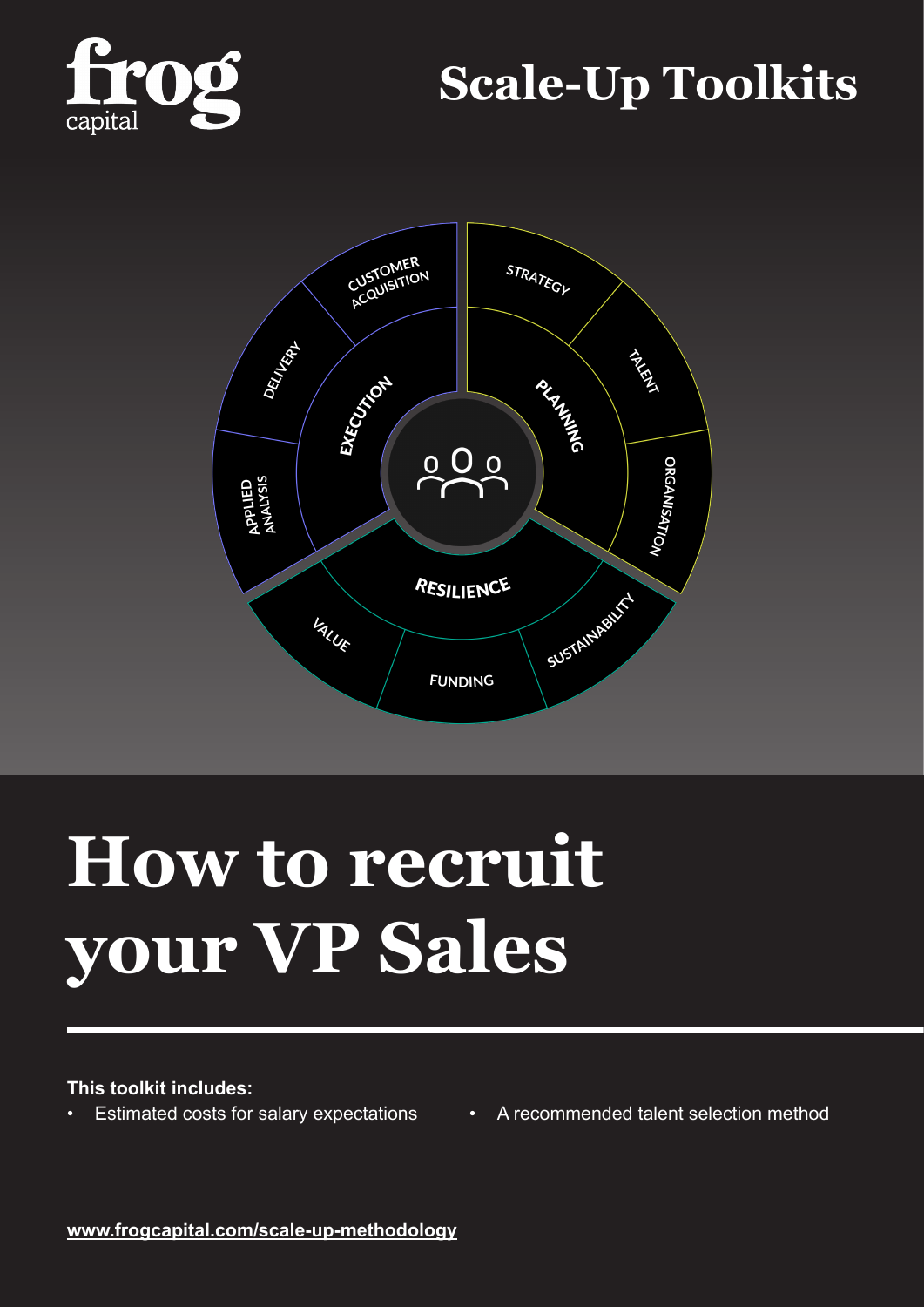# **Finding the best candidate**

Whilst no recruitment exercise can be entirely risk-free, you can substantially increase your

chances of a successful hire by following some simple steps outlined below.

# **Salary expectations — Estimated costs**

| <b>Basic salary*</b>                                           | €147,000 per annum |
|----------------------------------------------------------------|--------------------|
| Social taxes (e.g. 12% in the UK)                              | €17,640            |
| <b>Pension and medical beneifts</b><br>$(e.g. 10\%$ in the UK) | €14,700            |
| Car allowance                                                  | €10,000            |
| Annual expenses for a UK national role                         | €25,000            |
| Bonus / Commission of 15%**                                    | €22,050            |
| Recruitment fee of 20%                                         | €29,400            |
| <b>Total estimated cost</b>                                    | €265,790 per annum |

*\*Average basic salary for a European VP Sales or Chief Revenue Officer (CRO) in 2017, according to mysalary.co.uk*

*\*\*This varies from sector to sector and is, of course, usually performance linked.*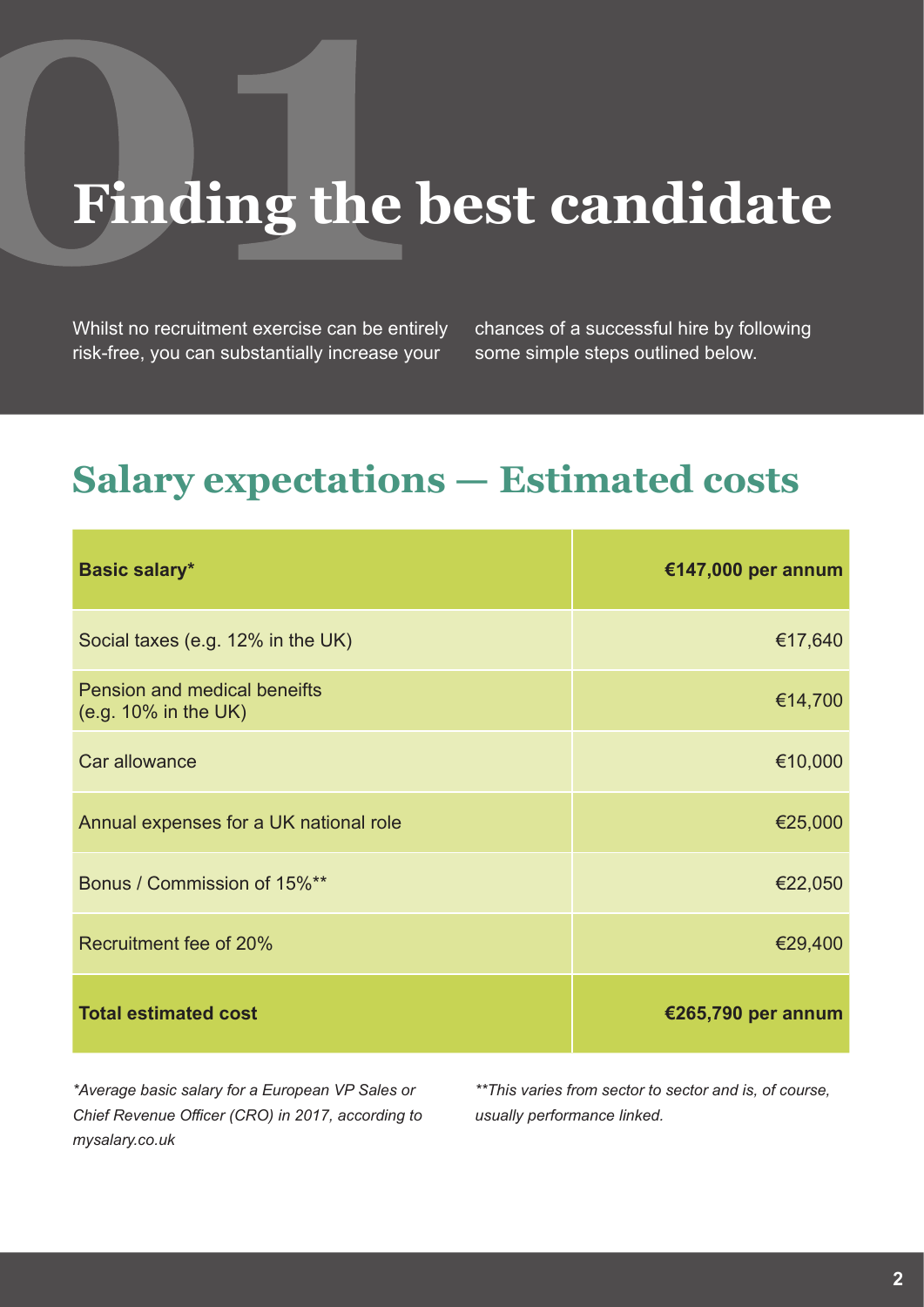# **Talent selection method**

# **Step #1** *The approach*

### **Recruitment brief**

Brief the recruiter or head-hunter yourself. This will stop you wasting time on undesirable candidates as you will be able to paint a clearer picture than your HR Manager.

## **Job description**

**Write a competency-based job description using the guidance in our VP Sales Job Description toolkit.**

# **Step #2** *The decision process*

### **Interview task**

Give all shortlisted candidates a task to prepare which must be presented on the day. This then gives you some comparable context when evaluating candidates. Ask the candidates to outline their approach to specific, real-world challenges. Ideally, they should present verifiable narratives to support their experiences.

#### **Example challenges:**

- How they manage performance and set sales KPIs
- How they lead and motivate international teams (aside from financial incentives)
- How they optimise CRM adoption and usage
- How they conduct key account planning and global territory management
- How they join up sales and marketing activities

### **Interviews**

Arrange for all shortlisted candidates to be seen in the same place (preferably offsite) on the same day.

Invite one of the sales team and another VP to the interview. This will ensure you get balanced feedback from across the business directly from those who would be managed by or working alongside the VP Sales. Ask for their opinions to be made by email initially to avoid collusion and giving too much weight to the loudest voice in the room.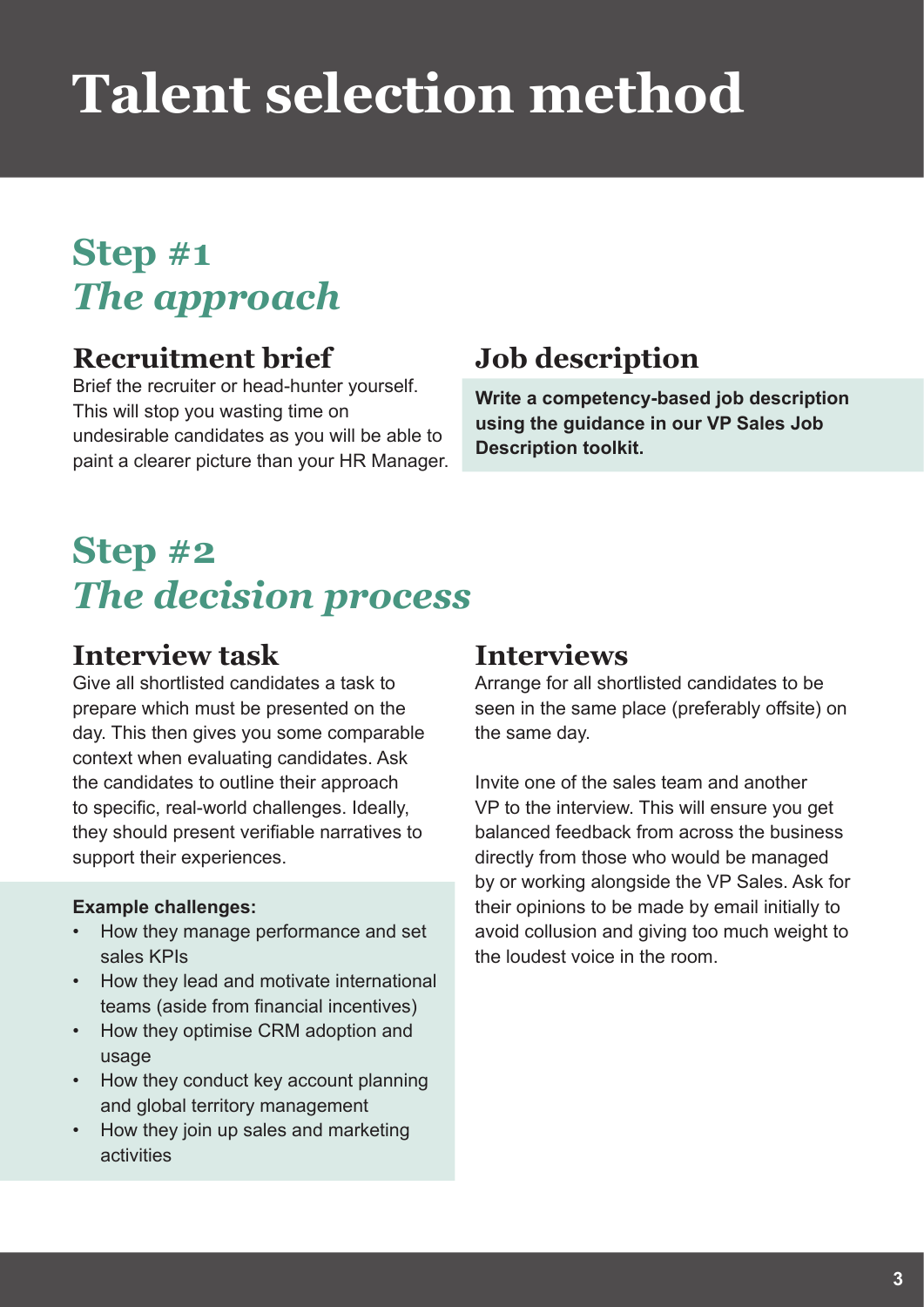# **Step #3** *Final assessment of your preferred candidate*

## **Client visit**

Once you have a preferred candidate, take them to visit one of your key, trusted clients along with the most able salesperson you have.

- Test the quality of their thinking by asking for their assessment of the client relationship and opportunity.
- Also ask for their view on your existing salesperson's performance during the visit and compare with your own.
- Speak to the client too to get their impression of the candidate.

## **Final meeting**

At the final meeting, your preferred candidate should provide auditable materials setting out how they have previously managed these processes in the past:

- Qualification
- **Forecasting**
- Negotiation and closing
- **Reporting**

# **Step #4** *Post-Onboarding Review*

### **Measuring performance**

Ensure you have clear measures in place in the first nine months: For example, months 1-3 could be activity based, 3-6 could be pipeline based and 6-9 could be revenue based. There should be formal, sit-down reviews at the end of each month with a clear understanding of the consequences of nonachievement. The probationary period should extend for a minimum of 3 months with benefits not kicking in until after that point.

### **References**

Take references from the candidate.

Also ask a direct reference to recommend another person to call (e.g. a former customer or colleague).

**For senior hires, three direct references and between two and five indirect references will be enough.**

These calls should be made by you and on the proviso that direct questions will be asked and honest answers expected. Be sceptical about career history that is not backed up by a very supportive reference.

*Good people get excellent references. Good references are not good enough.*

## **Claw-back clause**

**Include a claw-back clause written in to your agreement with the recruiter.**

If the candidate doesn't make it through the first 3 months, a full rebate or 100% discount on the next appointment should be triggered. You should feel a majorly positive impact within weeks. If not, you're better off making a tough decision quickly.